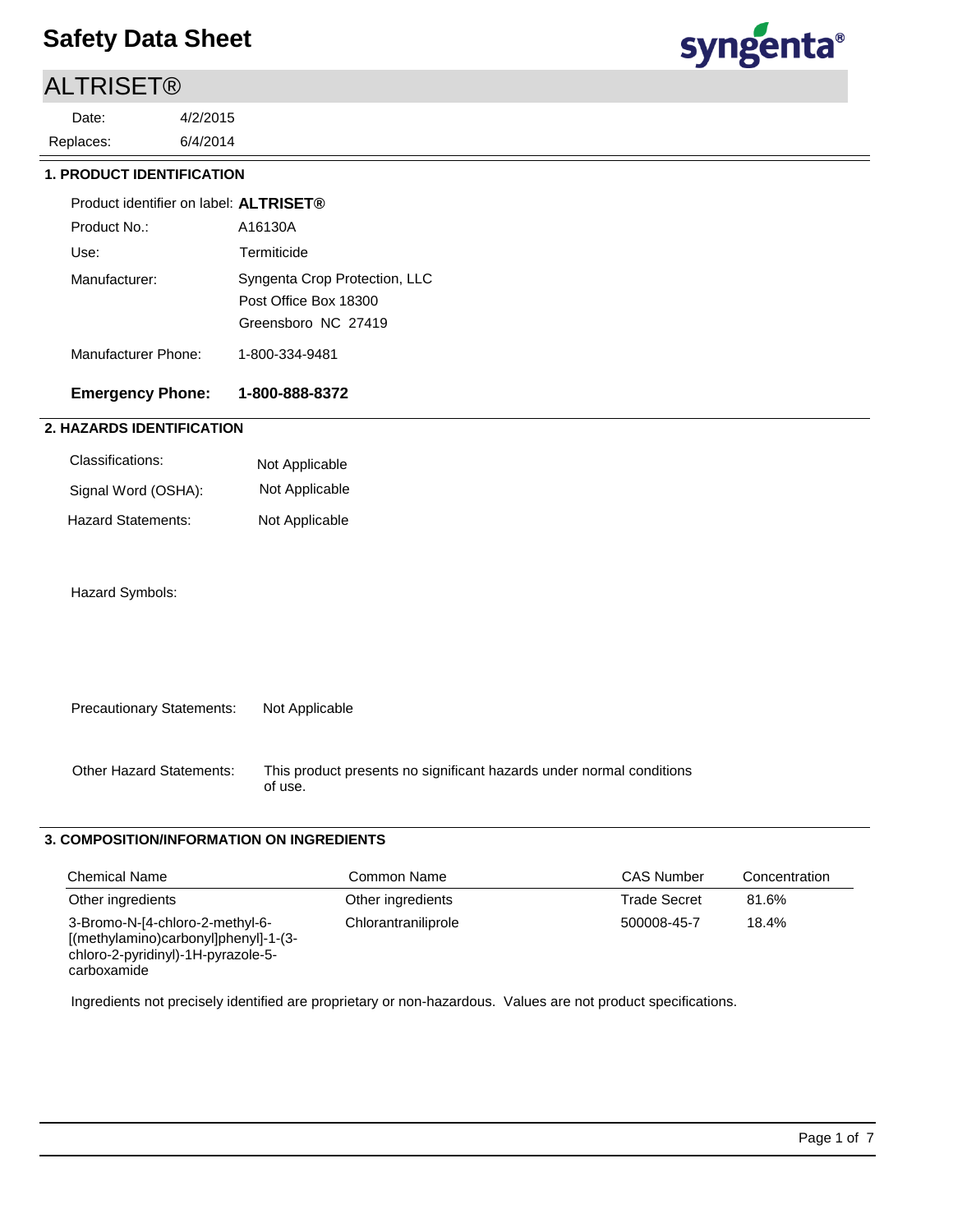## **ALTRISET®**

6/4/2014 4/2/2015 Replaces: Date:



#### **4. FIRST AID MEASURES**

Have the product container, label or Safety Data Sheet with you when calling Syngenta (800-888-8372), a poison contol center or doctor, or going for treatment.

| Ingestion:   | If swallowed: Call Syngenta (800-888-8372), a poison control center or doctor immediately for treatment          |
|--------------|------------------------------------------------------------------------------------------------------------------|
|              | advice. Do not give any liquid to the person. Do not induce vomiting unless told to do so after calling 800-888- |
|              | 8372 or by a poison control center or doctor. Do not give anything by mouth to an unconscious person.            |
| Eve Contact: | If in eyes: Hold eye open and rinse slowly and gently with water for 15-20 minutes. Remove contact lenses, if    |

If in eyes: Hold eye open and rinse slowly and gently with water for 15-20 minutes. Remove contact lenses, if present, after 5 minutes, then continue rinsing eye. Call Syngenta (800-888-8372), a poison control center or doctor for treatment advice. Eye Contact:

If on skin or clothing: Take off contaminated clothing. Rinse skin immediately with plenty of water for 15-20 minutes. Call Syngenta (800-888-8372), a poison control center or doctor for treatment advice. Skin Contact:

If inhaled: Move person to fresh air. If person is not breathing, call 911 or an ambulance, then give artificial respiration, preferably mouth-to-mouth if possible. Call Syngenta (800-888-8372), a poison control center or doctor for further treatment advice. Inhalation:

Most important symptoms/effects:

Not Applicable

Indication of immediate medical attention and special treatment needed:

There is no specific antidote if this product is ingested.

Treat symptomatically.

## **5. FIRE FIGHTING MEASURES**

Suitable (and unsuitable) extinguishing media:

Use dry chemical, foam or CO2 extinguishing media. If water is used to fight fire, dike and collect runoff.

Specific Hazards:

During a fire, irritating and possibly toxic gases may be generated by thermal decomposition or combustion.

Special protective equipment and precautions for firefighters:

Wear full protective clothing and self-contained breathing apparatus. Evacuate nonessential personnel from the area to prevent human exposure to fire, smoke, fumes or products of combustion.

### **6. ACCIDENTAL RELEASE MEASURES**

Personal precautions, protective equipment, and emergency procedures:

Follow exposure controls/personal protection outlined in Section 8.

Methods and materials for containment and cleaning up:

Control the spill at its source. Contain the spill to prevent from spreading or contaminating soil or from entering sewage and drainage systems or any body of water. Clean up spills immediately, observing precautions outlined in Section 8. Cover entire spill with absorbing material and place into compatible disposal container. Scrub area with hard water detergent (e.g. commercial products such as Tide, Joy, Spic and Span). Pick up wash liquid with additional absorbent and place into compatible disposal container. Once all material is cleaned up and placed in a disposal container, seal container and arrange for disposition.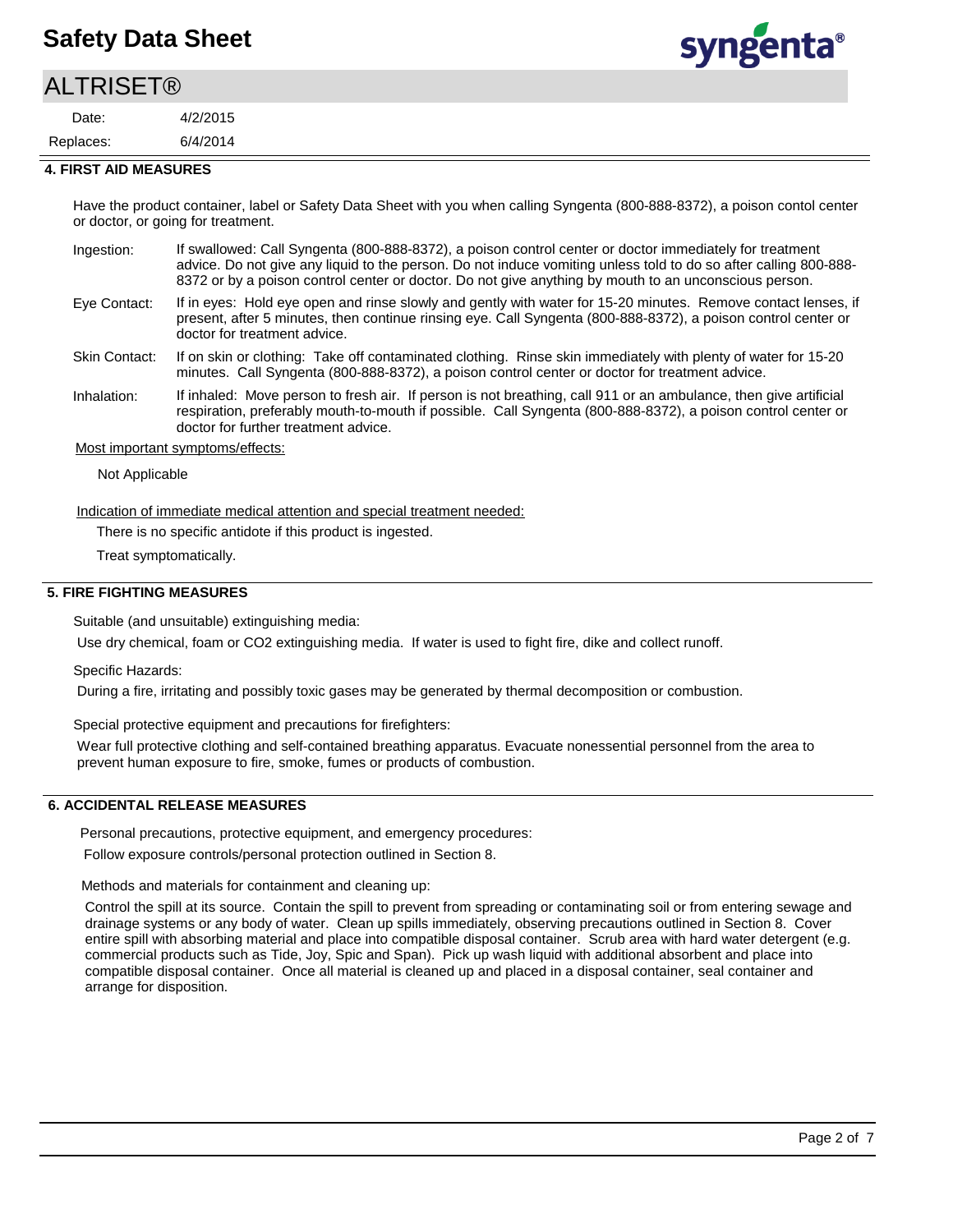## **ALTRISET®**

6/4/2014 4/2/2015 Replaces: Date:



### **7. HANDLING AND STORAGE**

Precautions for safe handling:

Store the material in a well-ventilated, secure area out of reach of children and domestic animals. Do not store food, beverages or tobacco products in the storage area. Prevent eating, drinking, tobacco use, and cosmetic application in areas where there is a potential for exposure to the material. Wash thoroughly with soap and water after handling.

Conditions for safe storage, including any incompatibilities:

Not Applicable

### **8. EXPOSURE CONTROLS/PERSONAL PROTECTION**

### **THE FOLLOWING RECOMMENDATIONS FOR EXPOSURE CONTROLS/PERSONAL PROTECTION ARE INTENDED FOR THE MANUFACTURE, FORMULATION AND PACKAGING OF THIS PRODUCT.**

### **FOR COMMERCIAL APPLICATIONS AND/OR ON-FARM APPLICATIONS CONSULT THE PRODUCT LABEL.**

Occupational Exposure Limits:

| <b>Chemical Name</b> | OSHA PEL        | <b>ACGIH TLV</b> | Other                                                                     | Source         |
|----------------------|-----------------|------------------|---------------------------------------------------------------------------|----------------|
| Other ingredients    | Not Applicable  | Not Applicable   | Not Applicable                                                            | Not Applicable |
| Chlorantraniliprole  | Not Established | Not Established  | 10 mg/m <sup>3</sup> TWA<br>$(Total)$ ; 5 mg/m <sup>3</sup><br>TWA (Resp) | Manufacturer   |

#### Appropriate engineering controls:

Use effective engineering controls to comply with occupational exposure limits (if applicable).

#### Individual protection measures:

Ingestion:

Prevent eating, drinking, tobacco usage and cosmetic application in areas where there is a potential for exposure to the material. Wash thoroughly with soap and water after handling.

### Eye Contact:

Where eye contact is likely, use splash-proof chemical goggles.

### Skin Contact:

Where contact is likely, wear chemical-resistant gloves (such as barrier laminate, butyl rubber, nitrile rubber, neoprene rubber, natural rubber, polyethylene, polyvinyl chloride [PVC] or Viton), coveralls, socks and chemical-resistant footwear.

#### Inhalation:

A respirator is not normally required when handling this substance. Use effective engineering controls to comply with occupational exposure limits.

In case of emergency spills, use a NIOSH certified respirator with any N, R, P or HE filter.

## **9. PHYSICAL AND CHEMICAL PROPERTIES**

Odor: Alcohol-like Appearance: White semi-viscous liquid pH: 7.8 @ 10 g/l Initial boiling point and boiling range: Not Available Melting point/freezing point: Not Available Odor Threshold: Not Available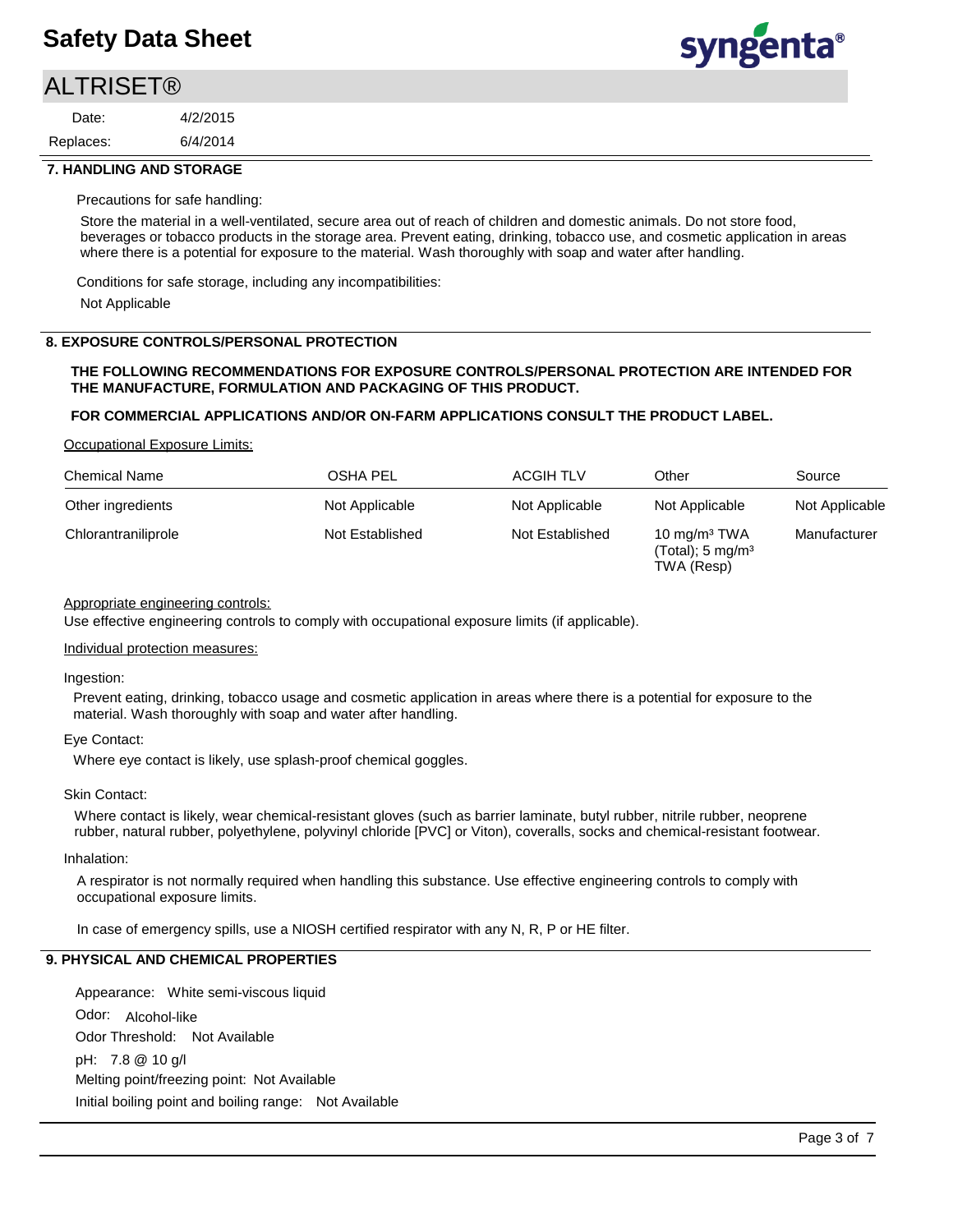## ALTRISET®

| Date:                        | 4/2/2015                                |                                                       |
|------------------------------|-----------------------------------------|-------------------------------------------------------|
| Replaces:                    | 6/4/2014                                |                                                       |
| Flash Point (Test Method):   |                                         | Not Available                                         |
| Flammable Limits (% in Air): |                                         | Not Available                                         |
| Flammability:                |                                         | Product is not flammable                              |
|                              | Vapor Pressure: Chlorantraniliprole     | 1.6 x 10(-9) mm Hg @77° F (25° C)                     |
| Vapor Density: Not Available |                                         |                                                       |
| Relative Density: 1.094      |                                         |                                                       |
| Solubility (ies):            | Chlorantraniliprole                     | 1.023 mg/l @ 68°F (20°C)                              |
|                              |                                         | Partition coefficient: n-octanol/water: Not Available |
|                              | Autoignition Temperature: Not Available |                                                       |
| Decomposition Temperature:   |                                         | Not Available                                         |
| Viscosity: Not Available     |                                         |                                                       |
| Other: None                  |                                         |                                                       |
|                              |                                         |                                                       |

## **10. STABILITY AND REACTIVITY**

Chemical stability: Stable under normal use and storage conditions. Reactivity: Not reactive.

Possibility of hazardous reactions: Will not occur.

Conditions to Avoid: Not Available

Incompatible materials: None known.

Nitrogen oxides, carbon monoxide and unidentified organic compounds may be formed upon combustion. Hazardous Decomposition Products:

## **11. TOXICOLOGICAL INFORMATION**

Health effects information

Likely routes of exposure: Dermal, Inhalation

Symptoms of exposure: Not Applicable

Delayed, immediate and chronic effects of exposure: Not Applicable

Numerical measures of toxicity (acute toxicity/irritation studies (finished product))

| Ingestion:                 | Oral (LD50 Rat):         | > 5000 mg/kg body weight |
|----------------------------|--------------------------|--------------------------|
| Dermal:                    | Dermal (LD50 Rat):       | > 5000 mg/kg body weight |
| Inhalation:                | Inhalation (LC50 Rat):   | $> 2$ mg/l air - 4 hours |
| Eye Contact:               | Non-Irritating (Rabbit)  |                          |
| Skin Contact:              | Non-Irritating (Rabbit)  |                          |
| <b>Skin Sensitization:</b> | Not a Sensitizer (Mouse) |                          |

syngenta®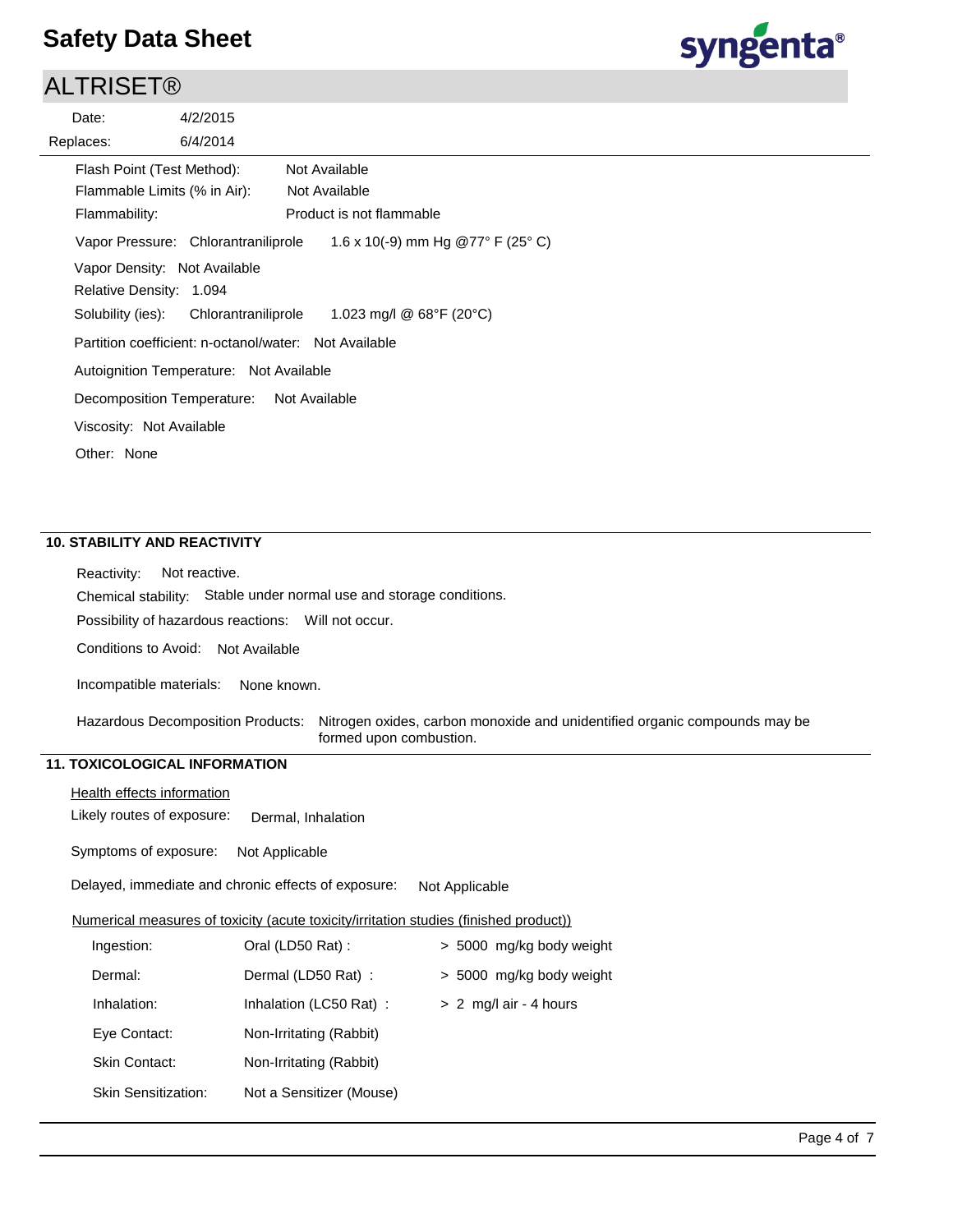# **ALTRISET®**

Replaces: Date:

6/4/2014 4/2/2015



### Reproductive/Developmental Effects

Chlorantraniliprole: Did not show developmental or reproductive effects in animal experiments.

### Chronic/Subchronic Toxicity Studies

Chlorantraniliprole: There were no adverse effects in subchronic feeding studies in rats and dogs. There was a decreased body weight gain at high doses in a 28-day feeding study in mice.

### **Carcinogenicity**

Chlorantraniliprole: Chlorantraniliprole was not carcinogenic in either a 2-year study in rats or an 18-month study in mice.

| <b>Chemical Name</b>                                                                                                     | NTP/IARC/OSHA Carcinogen |
|--------------------------------------------------------------------------------------------------------------------------|--------------------------|
| Other ingredients                                                                                                        | No.                      |
| 3-Bromo-N-[4-chloro-2-methyl-6-<br>[(methylamino)carbonyl]phenyl]-1-(3-chloro-2-<br>pyridinyl)-1H-pyrazole-5-carboxamide | No.                      |
| <b>Other Toxicity Information</b>                                                                                        |                          |
| This product presents no significant hazards under normal conditions of use.                                             |                          |
| <b>Toxicity of Other Components</b>                                                                                      |                          |
| Other ingredients                                                                                                        |                          |
| Not Applicable                                                                                                           |                          |
| <b>Target Organs</b>                                                                                                     |                          |
| Active Ingredients                                                                                                       |                          |
| Chlorantraniliprole:<br>Not Applicable                                                                                   |                          |
| Inert Ingredients                                                                                                        |                          |
| Other ingredients:                                                                                                       | Not Applicable           |
| <b>12. ECOLOGICAL INFORMATION</b>                                                                                        |                          |
| Eco-Acute Toxicity                                                                                                       |                          |

Chlorantraniliprole: Fish (Rainbow Trout) 96-hour LC50 12.6 mg/l Invertebrate (Water Flea) Daphnia Magna 48-hour EC50 0.0204 mg/l Green Algae 72-hour ErC50 > 13 mg/l

Environmental Fate

Chlorantraniliprole:

The following information is for the active ingredient, chlorantraniliprole. According to the results of tests of biodegradability this product is not readily biodegradable.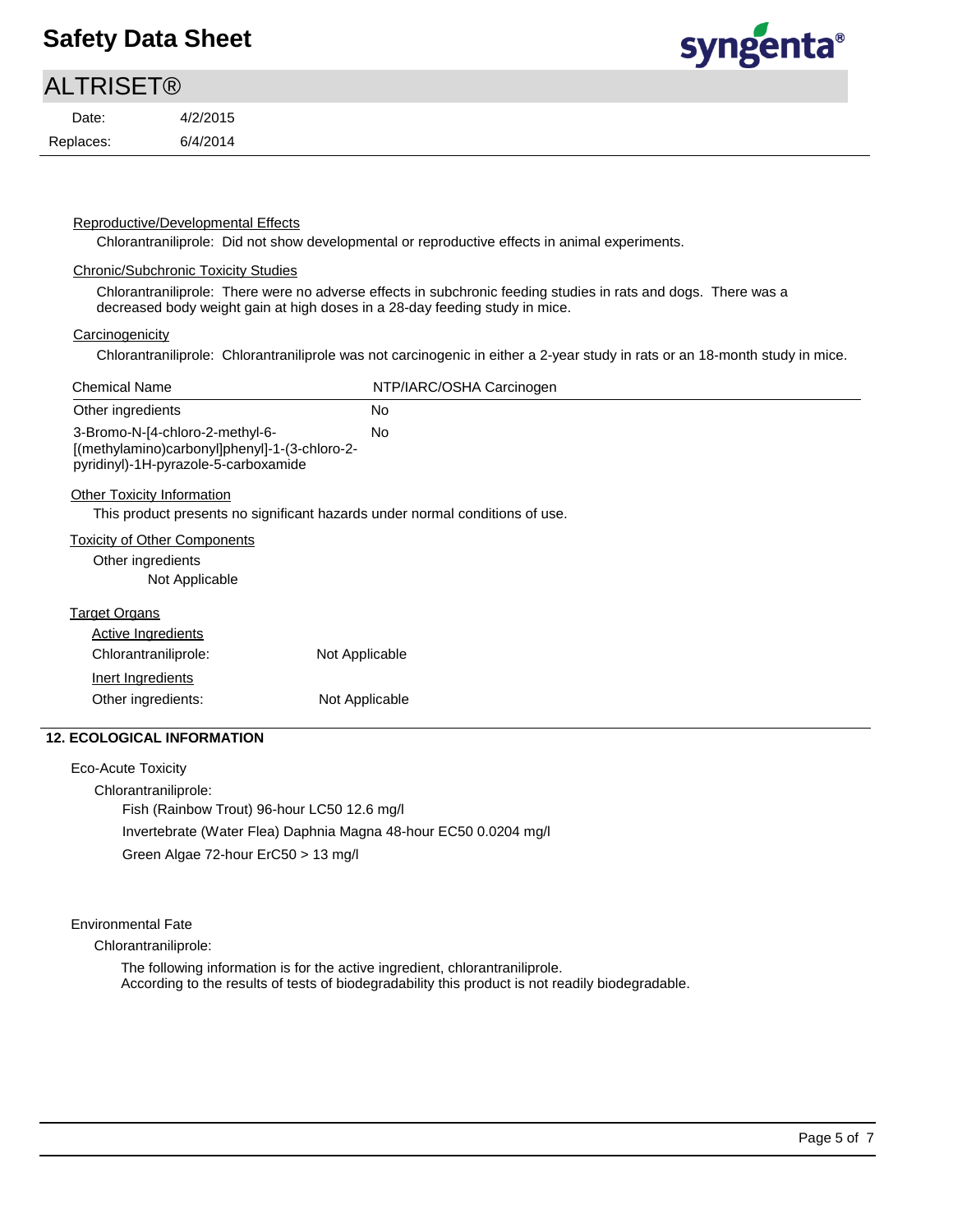## **ALTRISET®**

6/4/2014 4/2/2015 Replaces: Date:



### **13. DISPOSAL CONSIDERATIONS**

#### Disposal:

Do not reuse product containers. Dispose of product containers, waste containers, and residues according to local, state, and federal health and environmental regulations.

Characteristic Waste: Not Applicable

Listed Waste: Not Applicable

### **14. TRANSPORT INFORMATION**

#### DOT Classification

Ground Transport - NAFTA Not regulated

#### **Comments**

Water Transport - International Proper Shipping Name: Environmentally Hazardous Substance, Liquid, N.O.S. (Chlorantraniliprole), Marine Pollutant Hazard Class: Class 9 Identification Number: UN 3082 Packing Group: PG III

Air Transport

Proper Shipping Name: Environmentally Hazardous Substance, Liquid, N.O.S. (Chlorantraniliprole) Hazard Class: Class 9 Identification Number: UN 3082 Packing Group: PG III

## **15. REGULATORY INFORMATION**

### Pesticide Registration:

This chemical is a pesticide product registered by the Environmental Protection Agency and is subject to certain labeling requirements under federal pesticide law. These requirements differ from the classification criteria and hazard information required for safety data sheets, and for workplace labels of non-pesticide chemicals. Following is the hazard information as required on the pesticide label:

No Signal Word Required: When used as directed this product does not present a hazard to humans or domestic animals.

EPCRA SARA Title III Classification: Section 311/312 Hazard Classes: EPA Registration Number(s): 100-1503

Acute Health Hazard

Section 313 Toxic Chemicals: None

California Proposition 65:

This product does not contain chemicals known to the State of California to cause cancer and birth defects or other reproductive harm.

CERCLA/SARA 304 Reportable Quantity (RQ):

Not Applicable

RCRA Hazardous Waste Classification (40 CFR 261):

Not Applicable